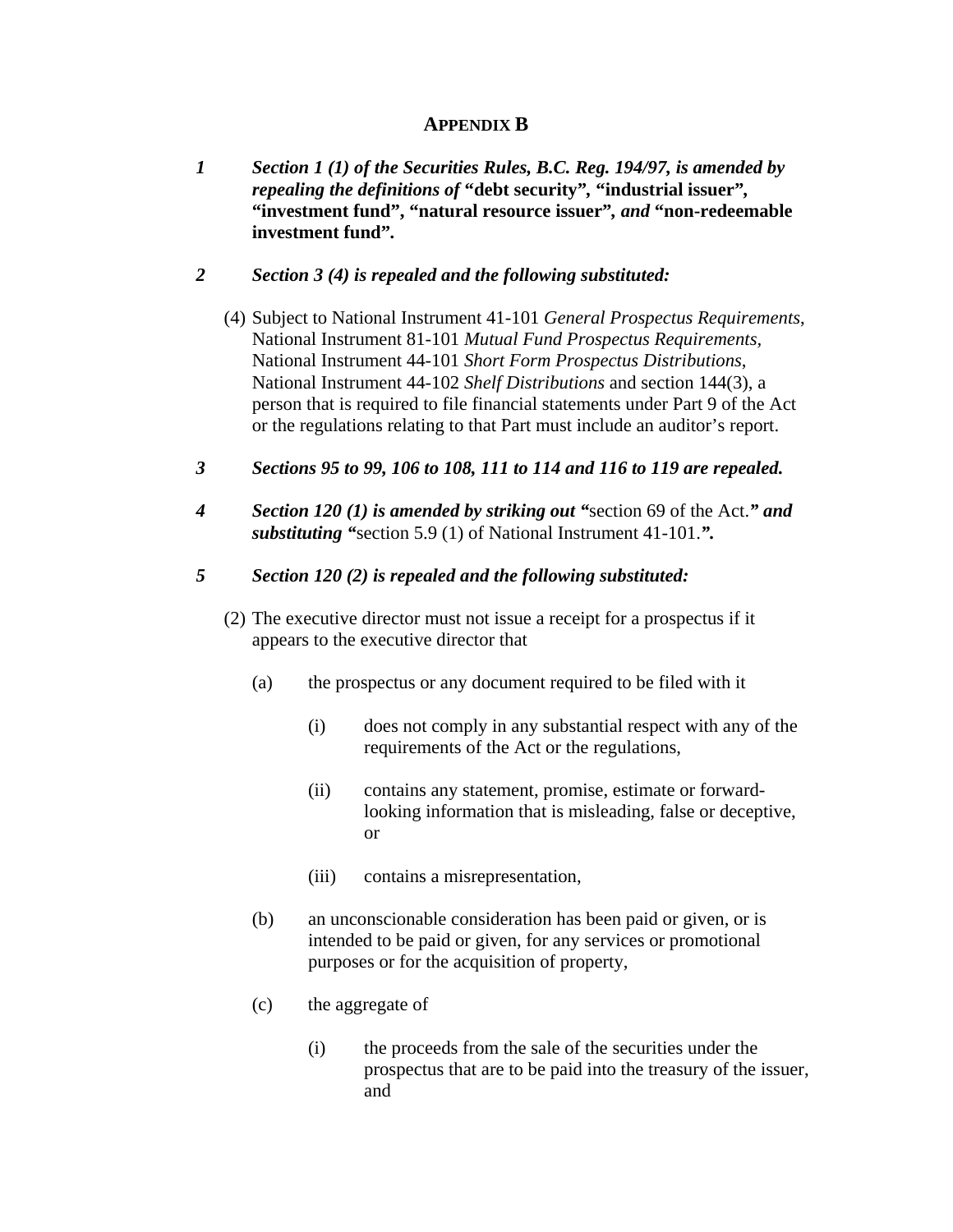(ii) the other resources of the issuer

is insufficient to accomplish the purpose of the issue stated in the prospectus,

- (d) the issuer cannot reasonably be expected to be financially responsible in the conduct of its business because of the financial condition of
	- (i) the issuer,
	- (ii) any of the issuer's officers, directors, promoters, or control persons, or
	- (iii) the investment fund manager of the issuer or any of the investment fund manager's officers, directors or control persons,
- (e) the business of the issuer may not be conducted with integrity and in the best interests of the security holders of the issuer because of the past conduct of
	- (i) the issuer,
	- (ii) any of the issuer's officers, directors, promoters or control persons, or
	- (iii) the investment fund manager of the issuer or any of the investment fund manager's officers, directors or control persons,
- (f) a person that has prepared or certified any part of the prospectus, or that is named as having prepared or certified a report or valuation used in connection with the prospectus, is not acceptable,
- (g) an escrow or pooling agreement in the form that the executive director considers necessary or advisable with respect to the securities has not been entered into,
- (h) adequate arrangements have not been made for the holding in trust of the proceeds payable to the issuer from the sale of the securities pending the distribution of the securities, or
- (i) the directors and officers of the issuer or the directors and officers of the investment fund manager of the issuer lack the knowledge